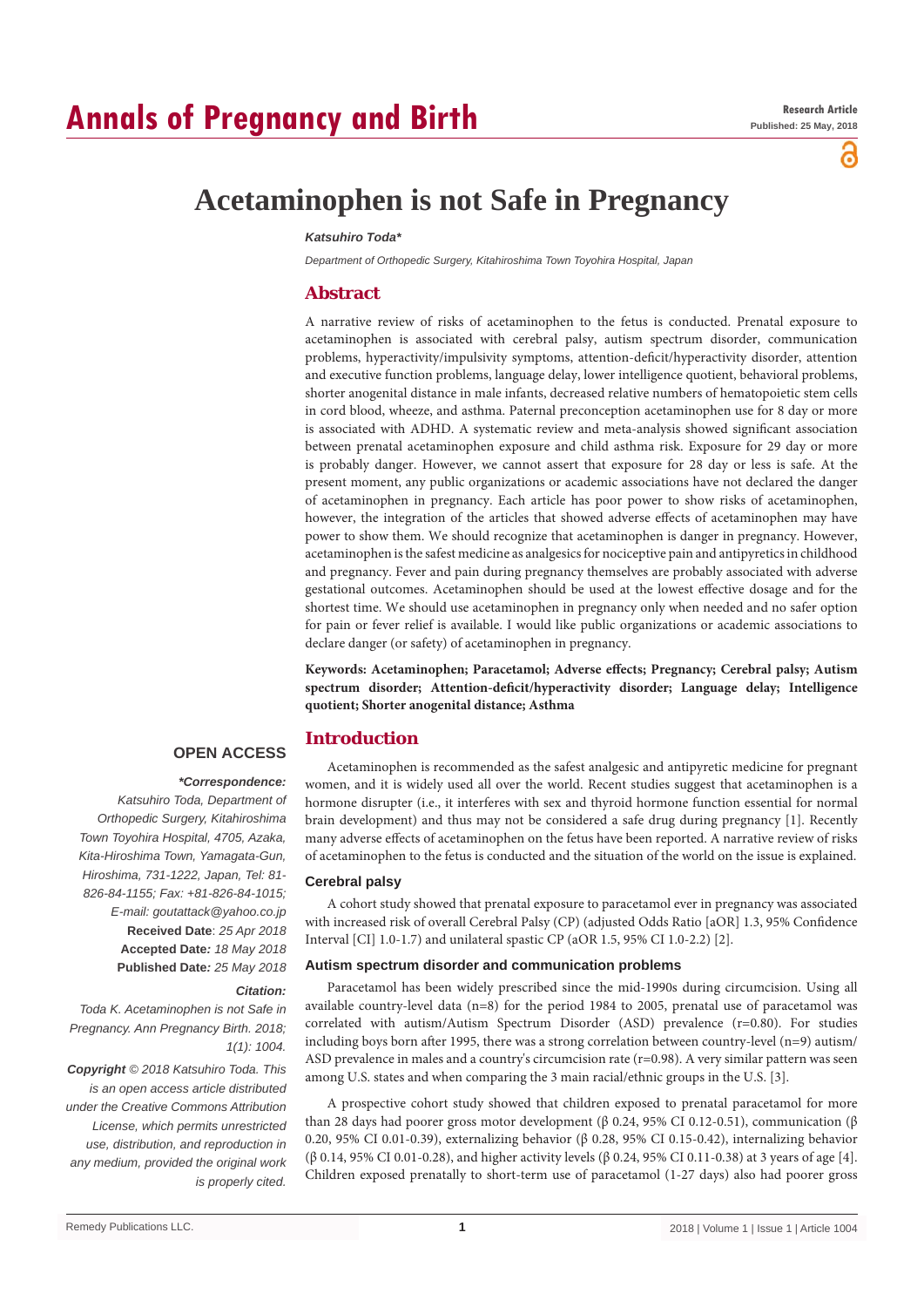motor outcomes (β 0.10, 95% CI 0.02-0.19), but the effects were smaller than with long-term use [4].

A total of 64,322 children and mothers enrolled in the Danish National Birth Cohort were followed for average 12.7 years [5]. Prenatal use of acetaminophen was associated with an increased risk of ASD accompanied by hyperkinetic symptoms (Hazard Ratio [HR] 1.51, 95% CI 1.19-1.92), but not with other ASD cases (HR 1.06, 95% CI 0.92-1.24) [5]. Longer duration of use (i.e., use for >20 weeks in gestation) increased the risk of ASD or infantile autism with hyperkinetic symptoms almost twofold [5].

The spanish birth cohort study included 2,644 mother-child pairs recruited during pregnancy [6]. Ever-exposed offspring had higher risks of presenting more hyperactivity/impulsivity symptoms (Incidence Rate Ratio [IRR] 1.41, 95% CI 1.01-1.98) [6]. Childhood Autism Spectrum Test (CAST) scores were increased in everexposed males (β 0.63, 0.09-1.18) [6]. Increased effect sizes of risks by frequency of use were observed for hyperactivity/impulsivity symptoms (IRR 2.01, 0.95-4.24) in all children, and CAST scores in males (β 1.91, 0.44-3.38) [6].

 The Norwegian Mother and Child Cohort Study (51,200 pregnancies) showed that long-term (*≥* 28 days) paracetamol exposure during pregnancy was associated with communication problems(Odds Ratio [OR]1.38, 95% CI 0.98-1.95) and delayed motor milestone attainment (OR 1.35, 95% CI 1.07-1.70) at 18 months of age [7]. Short-term exposure (<28 days) was not associated with increased risks [7].

 A review that examined risk factors of ASD reported that β2 adrenergic receptor agonists and paracetamol had also lately been associated with increased rate of ASD but the data was too preliminary and inconclusive [8].

 Andrade published a review [9] including 2 studies that showed a risk of ASD [5] and adverse developmental outcomes [4]. He concluded as follows: The empirical data are very limited, but whatever empirical data exist do not support the suggestion that the use of acetaminophen during pregnancy increases the risk of autism in the offspring [9].

#### **Attention-deficit/hyperactivity disorder**

Liew et al. [10] studied 64,322 live-born children and mothers enrolled in the Danish National Birth Cohort during 1996-2002. Acetaminophen use during pregnancy was assessed prospectively *via* 3 computer-assisted telephone interviews during pregnancy and 6 months after child birth. Children whose mothers used acetaminophen during pregnancy were at higher risk for receiving a hospital diagnosis of Hyperkinetic Disorders (HKDs) (HR1.37, 95% CI 1.19-1.59), use of Attention-Deficit/Hyperactivity Disorder (ADHD) medications (HR 1.29, 95% CI 1.15-1.44), or having ADHD-like behaviors at age 7 years (risk ratio 1.13, 95% CI 1.01- 1.27) [10]. Stronger associations were observed with use in more than 1 trimester during pregnancy, and exposure response trends were found with increasing frequency of acetaminophen use during gestation for all outcomes (i.e., HKD diagnosis, ADHD medication use, and ADHD-like behaviors; P trend <0.001) [10].

Participants were members of the Auckland Birth weight Collaborative Study, a longitudinal study of 871 infants of European descent sampled disproportionately for small for gestational age [11]. Children of mothers who used acetaminophen during pregnancy were at increased risk of ADHD at 7 and 11years of age (Conners' Parent Rating Scale-Revised) [11].

The Spanish birth cohort study included 2,644 mother-child pairs recruited during pregnancy [6]. Ever-exposed offspring had higher risks of presenting more hyperactivity/impulsivity symptoms (IRR 1.41, 95% CI 1.01-1.98) [6]. CAST scores were increased in everexposed males (β 0.63, 0.09-1.18) [6]. Increased effect sizes of risks by frequency of use were observed for hyperactivity/impulsivity symptoms (IRR 2.01, 0.95-4.24) in all children, and CAST scores in males (β 1.91, 0.44-3.38) [6].

 Gervin et al. [12] have conducted an epigenome-wide association study (*n*=384 cord blood samples). Analyses identified significant differences in DNA methylation (*n*=6,211 CpGs) associated with prenatal exposure to paracetamol for more than 20 days in children diagnosed with ADHD compared to controls [12]. In addition, these samples were differentially methylated compared to samples with ADHD exposed to paracetamol for less than 20 days (*n*=2,089 CpGs) and not exposed to paracetamol (*n*=193 CpGs) [12].

Diagnoses were obtained from the Norwegian Patient Registry for 112,973 offspring from the Norwegian Mother and Child Cohort Study, including 2,246 with ADHD [13]. The HR for more than 29 days of maternal acetaminophen use was 2.20 (95% CI 1.50-3.24) [13]. Use for <8 days was negatively associated with ADHD (HR 0.90, 95% CI 0.81-1.00) [13]. Acetaminophen use for fever and infections for 22 to 28 days was associated with ADHD (HR 6.15, 95% CI 1.71-22.05) [13]. Paternal and maternal use of acetaminophen were similarly associated with ADHD [13]. Short-term (1-7 days) paternal preconception use was not negatively associated with ADHD (HR 1.10, 95% CI 0.92–1.30); paternal preconception use for 29 days or more and 8-28 day was as strongly associated with ADHD (29 day or more HR 2.06, 95% CI 1.36–3.13: 8-28 days HR 1.81, 95% CI 1.26– 2.60) as the corresponding maternal prenatal use [13].

A review reported as follows: It appears possible that the use of acetaminophen during pregnancy is itself responsible for the increased risk of ADHD [14]. This suggests that acetaminophen may not be as safe in pregnancy as is widely believed. However, since fever during pregnancy may itself be associated with adverse gestational outcomes, given the present level of uncertainty about the ADHD risk with acetaminophen, it is suggested that, until more data are available, the use of acetaminophen in pregnancy should not be denied in situations in which the need for the drug is clear [14].

Hoover et al. [15] conducted a systematic review that assessed the relationship of prenatal acetaminophen exposure and the development of attention deficit disorders or hyperactivity. They concluded as follows: While there does appear to be a mild correlation between prenatal acetaminophen use and the development of ADHD symptoms in children, current data do not provide sufficient evidence that prenatal acetaminophen exposure leads to development of ADHD symptoms late in life [15]. Acetaminophen is a preferred option for pain management during pregnancy when compared with other medications such as non-steroidal anti-inflammatory drugs or opioids for pyretic or pain relief [15].

#### **Attention and executive function problems**

Liew et al. [16] studied 1,491 mothers and children enrolled in the Danish National Birth Cohort (1996-2002). Children prenatally exposed to paracetamol were also at a higher risk for subnormal Overall Attention (OR 1.5, 95% CI 1.0-2.5), selective attention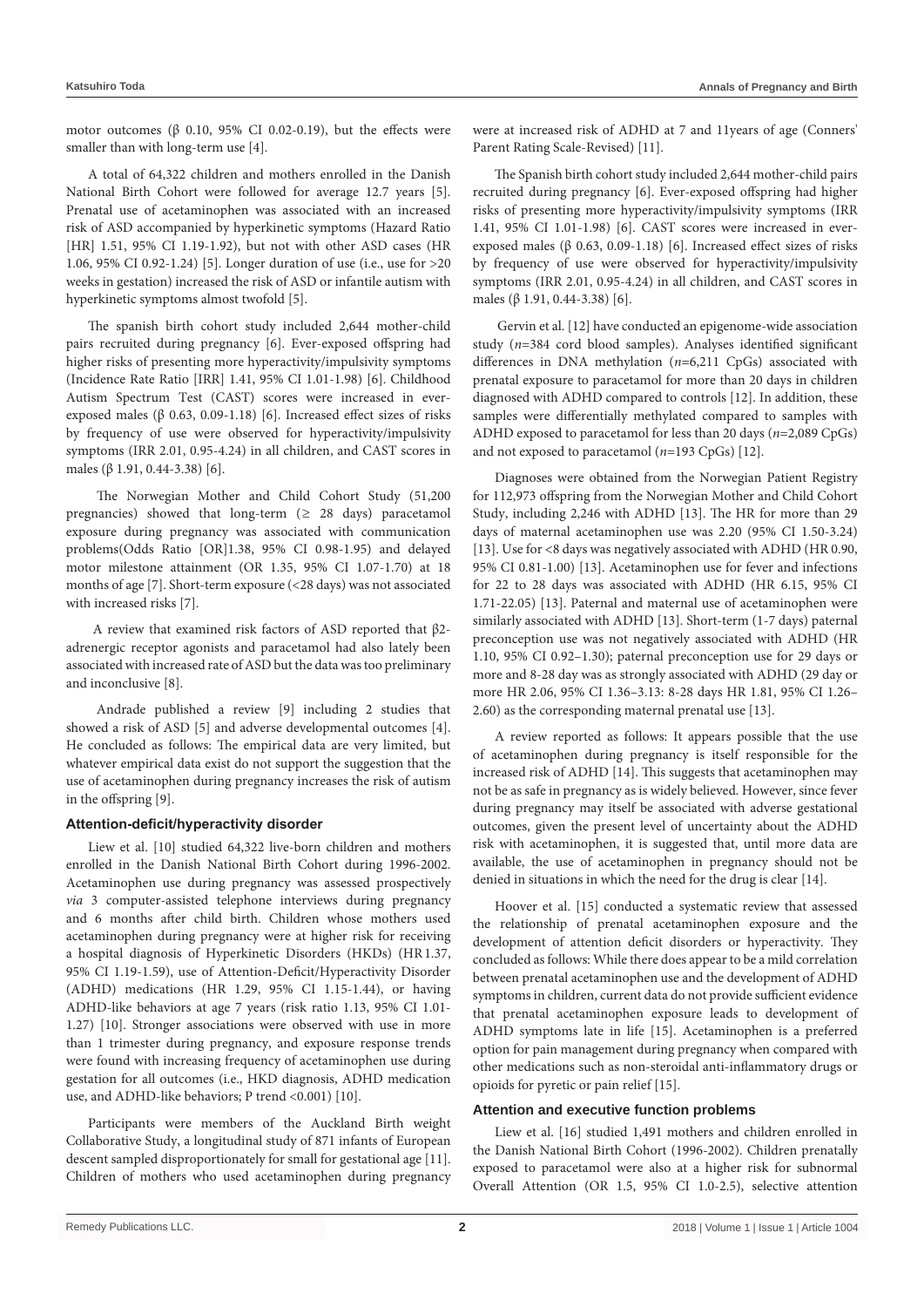difficulties (OR 1.5, 95% CI 1.0-2.4), and parent-rated subnormal executive function (metacognition index, OR 1.5, 95% CI 0.9-2.3) in 5-year-olds [16]. The risks for subnormal overall attention or executive unction were elevated with longer duration of paracetamol use in pregnancy [16].

#### **Language delay**

A population-based pregnancy cohort study including 754 women who enrolled in the Swedish Environmental Longitudinal, Mother and child, Asthma and allergy study in pregnancy week 8-13 [17]. Both the number of acetaminophen tablets and urinary acetaminophen concentration were associated with greater Language Delay (LD) in girls but not in boys [17]. The a aOR for LD among girls whose mothers reported >6 (3,000 mg; I confirmed it to the authors.) *vs.* 0 acetaminophen tablets was 5.92 (95% CI 1.10-31.94) [17]. The OR for LD in girls whose mothers' urinary acetaminophen was in the highest compared to the lowest quartile was 10.34 (95% CI 1.37- 77.86) [17].

### **Lower intelligence quotient (IQ)**

 Liew et al. [18] studied 1,491 mothers and children enrolled in the Danish National Birth Cohort (1996-2002). Children born to mothers using acetaminophen without reporting fever scored on average 3.4 points lower (95% CI, 0.30-6.6 points) on performance IQ in 5-year olds compared with offspring of mothers who neither experienced fever nor took acetaminophen [18]. Children born to mothers reporting fever without using acetaminophen also scored lower on verbal (2.7 points, 95% CI -0.19 to 5.6) and performance IQ (4.3 points, 95% CI 0.30-8.3); IQ scores were not affected if mothers with fever used acetaminophen [18].

#### **Behavioral problems**

Stergiakouli et al. [19] studied 7,796 mothers enrolled in the Avon Longitudinal Study of Parents and Children (ALSPAC), a prospective birth cohort, between 1991 and 1992 along with their children and partners. Maternal prenatal acetaminophen use at 18 (n=4,415; 53%) and 32 weeks of pregnancy (n=3,381; 42%) was associated with higher odds of having conduct problems (Risk Ratio [RR] 1.42, 95% CI 1.25-1.62) and hyperactivity symptoms (RR 1.31, 95% CI 1.16-1.49), while maternal acetaminophen use at 32 weeks was also associated with higher odds of having emotional symptoms (RR 1.29, 95% CI 1.09-1.53) and total difficulties (RR 1.46, 95% CI 1.21-1.77) [19]. Stergiakouli et al. [19] found the associations between maternal prenatal acetaminophen use and all the Strengths and Difficulties Questionnaire domains unchanged even after adjusting for maternal postnatal or partner's acetaminophen use [19].

#### **Shorter anogenital distance in male infants**

Prospective cohort study with recruitment of pregnant women at ~12 post-menstrual weeks of gestation from a single UK maternity unit between 2001 and 2009 [20]. Of 2,229 recruited women, 1,640 continued with the infancy study after delivery, of whom 676 delivered male infants and completed a medicine consumption questionnaire [20]. Paracetamol exposure during 8-14 weeks of gestation, but not any other period, was associated with shorter Anogenital Distance (AGD) (by 0.27 SD, 95% CI 0.06-0.48, P=0.014) from birth to 24 months of age [20]. This reduction was independent of body size [20].

A total of 117 infertile men (mean age:  $35.3 \pm 17.4$ ) and 56 fertile men (mean age:  $44.8 \pm 9.7$ ) were recruited [21]. The infertile men possessed significantly shorter mean AGD and penile length compared to the fertile controls (AGD: 31.8 *vs.* 44.6 mm, penile length: 107.1 *vs.* 119.5 mm, p<0.01) [21]. The difference in AGD persisted even after accounting for ethnic and anthropomorphic differences [21]. After adjusting for demographic and reproductive variables, for each 1 cm increase in a man's AGD, the sperm density increases by 4.3 million sperm per mL (95% CI 0.53-8.09, p=0.03) and the total motile sperm count increases by 6.0 million sperm (95% CI 1.34-10.58, p=0.01) [21].

## **Decreased relative numbers of hematopoietic stem cells in cord blood**

The Prince (Prenatal Determinants of Children's Health) study, a population-based prospective pregnancy cohort study initiated in 2011 [22]. A total of 518 healthy pregnant women with singleton pregnancies were recruited during the first trimester [22]. Paracetamol intake, particularly during the third trimester, resulted in decreased relative numbers of hematopoietic stem cells in cord blood, independent of maternal age, first-trimester body mass index, parity, gestational age and birth weight (-0.286, 95% CI -0.592 to 0.021, p=0.068) [22].

#### **Wheeze and asthma**

Sordillo et al. [23] included 1,490 mother-child pairs in Project Viva, a longitudinal prebirth cohort study. Prenatal acetaminophen was associated with increased asthma (OR 1.26, 95% CI 1.02-1.58) in early childhood (3-5 years of age, n=1,419) but not mid childhood (7-10 years of age, n=1,220) [23].

Magnus et al. [24] used information from the Norwegian Mother and Child Cohort Study, including 53,169 children for evaluation of current asthma at 3 years, 25,394 for current asthma at 7 years and 45,607 for dispensed asthma medications at 7 years in the Norwegian Prescription Database. There were independent modest associations between asthma at 3 years with prenatal paracetamol exposure (adjusted relative risks 1.13, 95% CI 1.02-1.25) and use of paracetamol during infancy (adjusted relative risks 1.29, 95% CI 1.16-1.45) [24]. The results were consistent for asthma at 7 years [24]. The associations with prenatal paracetamol exposure were seen for different indications (pain, respiratory tract infections/influenza and fever) [24]. Maternal pain during pregnancy was the only indication that showed an association both with and without paracetamol use [24]. Maternal paracetamol use outside pregnancy and paternal paracetamol use were not associated with asthma development [24].

An Italian birth cohort study reported that the association between maternal paracetamol use during pregnancy and infant wheezing was mainly, if not completely explained by confounding [25].

A systematic review and meta-analysis of longitudinal studies reported that any paracetamol use during the first trimester was related to increased risk of childhood asthma (5 studies, pooled OR1.39, 95% CI 1.01-1.91) but there was marked between-study heterogeneity  $(I(2)=63\%)$  and only one of these studies adjusted for maternal respiratory tract infections [26]. However, the association during early pregnancy exposure was highly variable between studies and exposure during infancy appears to be moderately confounded by respiratory tract infections [26]. The authors concluded that there was insufficient evidence to warrant changing guidelines on early life paracetamol exposure at this time [26].

 Lourido-Cebreiro et al. [27] conducted a systematic review to analyze the relationship between paracetamol and asthma. The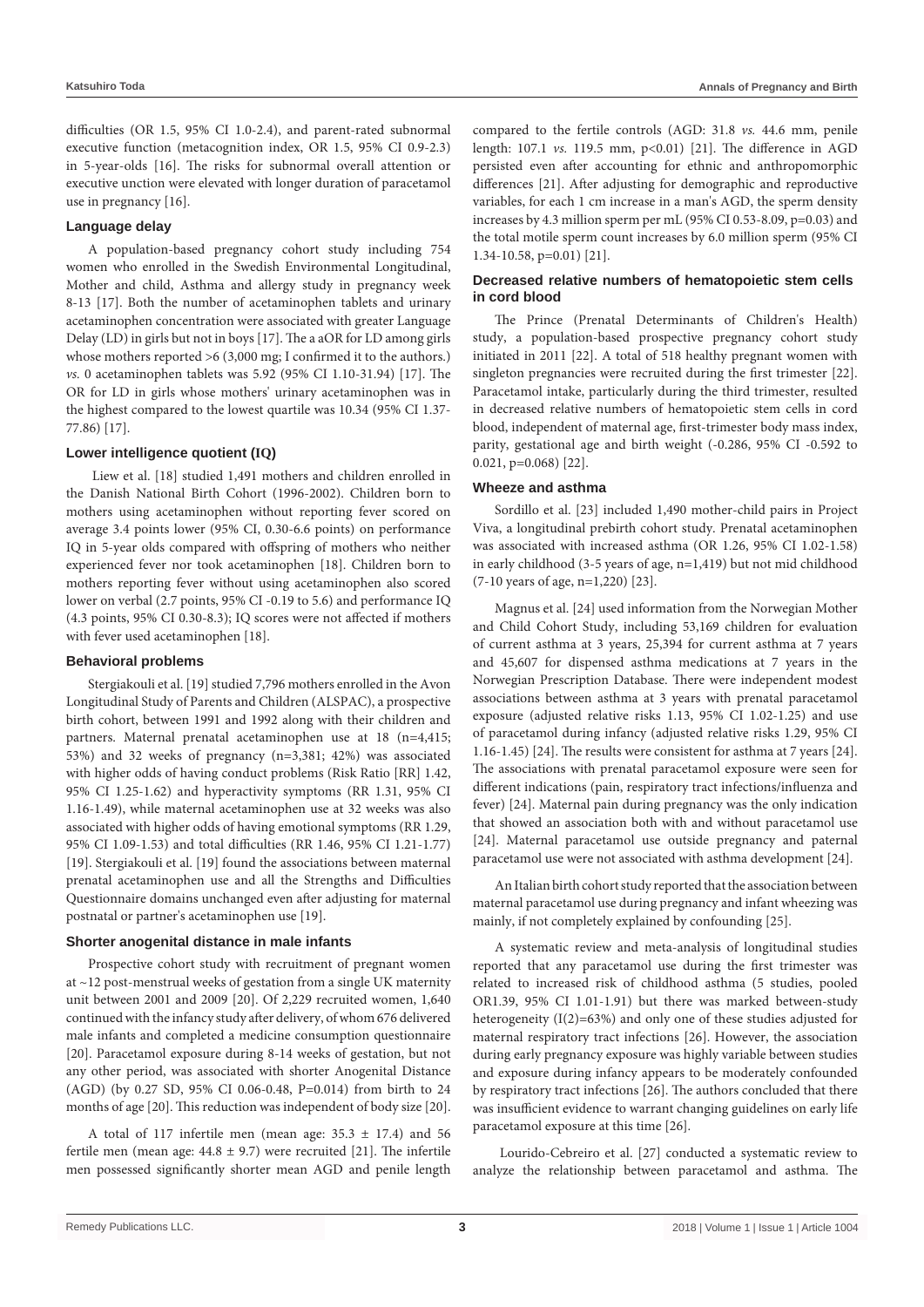exposure to paracetamol during pregnancy was analyzed in several cohort studies, showing an association between the prenatal exposure to paracetamol with suffering from asthma or presence of wheezing in childhood, especially for persistent wheezing [27]. Nevertheless, a recent study concluded that the relationship between asthma and paracetamol was explained, at least in part, by confounding factors [27]. They concluded that there were many arguments that suggested a relationship between the use of paracetamol with the appearance of asthmatic symptoms, however the evidence was inconclusive [27].

Fan et al. [28] conducted a systematic review and meta-analysis. A total of 13 articles of more than 1,043,109 individuals were included in the meta-analysis. A statistically significant association between prenatal paracetamol exposure and child asthma risk was found [28]. The data showed that prenatal paracetamol exposure could increase the risk of child asthma (OR 1.19, 95% CI 1.12-1.27, P<0.00001) in a random-effect model [28]. Six studies reported paracetamol exposure during the first trimester of pregnancy [28]. Fan et al. [28] found that paracetamol exposure during the first trimester of pregnancy was associated with increased risk of child asthma (OR 1.21, 95% CI 1.14-1.28, P<0.00001) [28]. Furthermore, Fan et al. [28] observed that paracetamol exposure during the 2-3 trimesters of pregnancy was also associated with child asthma risk (OR 1.13, 95% CI 1.04-1.23, P=0.005) [28].

[Castro-Rodriguez e](https://www.ncbi.nlm.nih.gov/pubmed/?term=Castro-Rodriguez JA%5BAuthor%5D&cauthor=true&cauthor_uid=27286779)t al. [29] retrieved systematic reviews on these topics in children (aged 1 to 18 years) to summarize the principal findings on risk and protective factors for childhood asthma. They drew two articles [26,30] and concluded as follows: Current findings do suggest mild-to-moderate causal effects of certain modifiable behaviors or exposures during pregnancy (maternal weight gain or obesity, maternal use of antibiotics or paracetamol, and maternal stress), the perinatal period (birth by Caesarean delivery), or postnatal life (severe respiratory syncytial virus infection, overweight or obesity, indoor exposure to mold or fungi, and outdoor air pollution) on childhood asthma, but this suggestive evidence must be confirmed in interventional studies or (if interventions are not feasible) welldesigned prospective studies [29].

A systematic review and meta-analysis was undertaken of studies reporting the association between paracetamol use in pregnancy and subsequent asthma in childhood [30]. The pooled random effects OR for the risk of current wheeze in the children of women who were exposed to any paracetamol during any stage of pregnancy was 1.21 (95% CI 1.02-1.44) [30].

A systematic review and meta-analysis of longitudinal studies reported that any paracetamol use during the first trimester was related to increased risk of childhood asthma (5 studies, pooled OR 1.39, 95% CI 1.01-1.91) but there was marked between-study heterogeneity (I(2)=63%) and only one of these studies adjusted for maternal respiratory tract infections [26]. However, the association during early pregnancy exposure was highly variable between studies and exposure during infancy appears to be moderately confounded by respiratory tract infections [26]. The authors concluded that there was insufficient evidence to warrant changing guidelines on early life paracetamol exposure at this time [26].

The Spanish Pediatric Societies reported that current evidence was insufficient to discourage the use of paracetamol during gestation or in children with or at risk of asthma [31].

#### **Decreased atopy**

The Family Atherosclerosis Monitoring in early life study is a general, population-based Canadian birth cohort that prospectively evaluated prenatal and early-life traits and their association with atopy and/or allergic disease [32]. The study population included 901 babies, 857 mothers and 530 fathers [32]. Prenatal maternal exposure to dogs (OR 0.60, 95% CI 0.42-0.84) and acetaminophen (OR 0.68, 95% CI 0.51-0.92) was associated with decreased atopy [32].

#### **Fetal activity**

A longitudinal study was performed in 20 women between 30 and 34 weeks' gestation with uncomplicated pregnancies [33]. A 1-hour ultrasound was performed and recorded to document baseline fetal breathing and body movements [33]. All the subjects were then given a 1,000mg dose of oral acetaminophen [33]. One hour later, a second 1 hour ultrasound was performed [33]. There was no significant effect of acetaminophen on the number of episodes or time spent in fetal breathing or body movements when each activity parameter was analyzed separately [33]. In addition, there was no effect when fetal breathing and body movements were combined into a single composite activity score [33].

#### **Discussion**

 An article of Ystrom et al. [13] is worthy of attention because paternal preconception acetaminophen use is associated with ADHD. I believe that it indicates the risk of acetaminophen to the fetus.

The safety evaluation and recommendation of acetaminophen are greatly different.de Fays reported that no firm conclusion could be made on the relevance of published epidemiological studies to humans and paracetamol was still to be considered safe in pregnancy and should remained the first-line treatment for pain and fever in the context of current knowledge [34]. Hoover et al. [15] reported that acetaminophen was a preferred option for pain management during pregnancy when compared with other medications such as nonsteroidal anti-inflammatory drugs or opioids for pyretic or pain relief [15]. Vlenterie et al. [7] reported that caution was warranted when considering long-term use of paracetamol during pregnancy; however, women with severe pain conditions should not be deprived of appropriate pharmacotherapy. Aminoshariae et al. [1] reported that available evidence suggested that indiscriminate usage of this drug was not warranted and its administration to a pregnant patient should be considered with great caution. A review reported as follows [35]: Nine prospective cohort studies fulfilled all inclusion criteria. Data pooling was not appropriate due to heterogeneity in outcomes [35]. All included studies suggested an association between prenatal acetaminophen exposure and the neuro developmental outcomes; ADHD, ASD, or lower IQ [35]. Longer duration of acetaminophen use was associated with increased risk [35]. Associations were strongest for hyperactivity and attention-related outcomes [35]. Little modification of associations by indication for use was reported [35].

Long-term use and/or a lot of usage probably increase the occurrence of adverse effects. Critical point of occurrence of adverse effects is unknown. Because some articles reported the relationship between the number of days of medication and occurrence of adverse effects, it is reviewed. Longer exposure (i.e., use for >20 weeks in gestation) increased the risk of ASD or infantile autism with hyperkinetic symptoms almost twofold [5]. Exposure during 8-14 weeks of gestation, but not any other period, was associated with shorter AGD [20]. Prenatal exposure for more than 28 days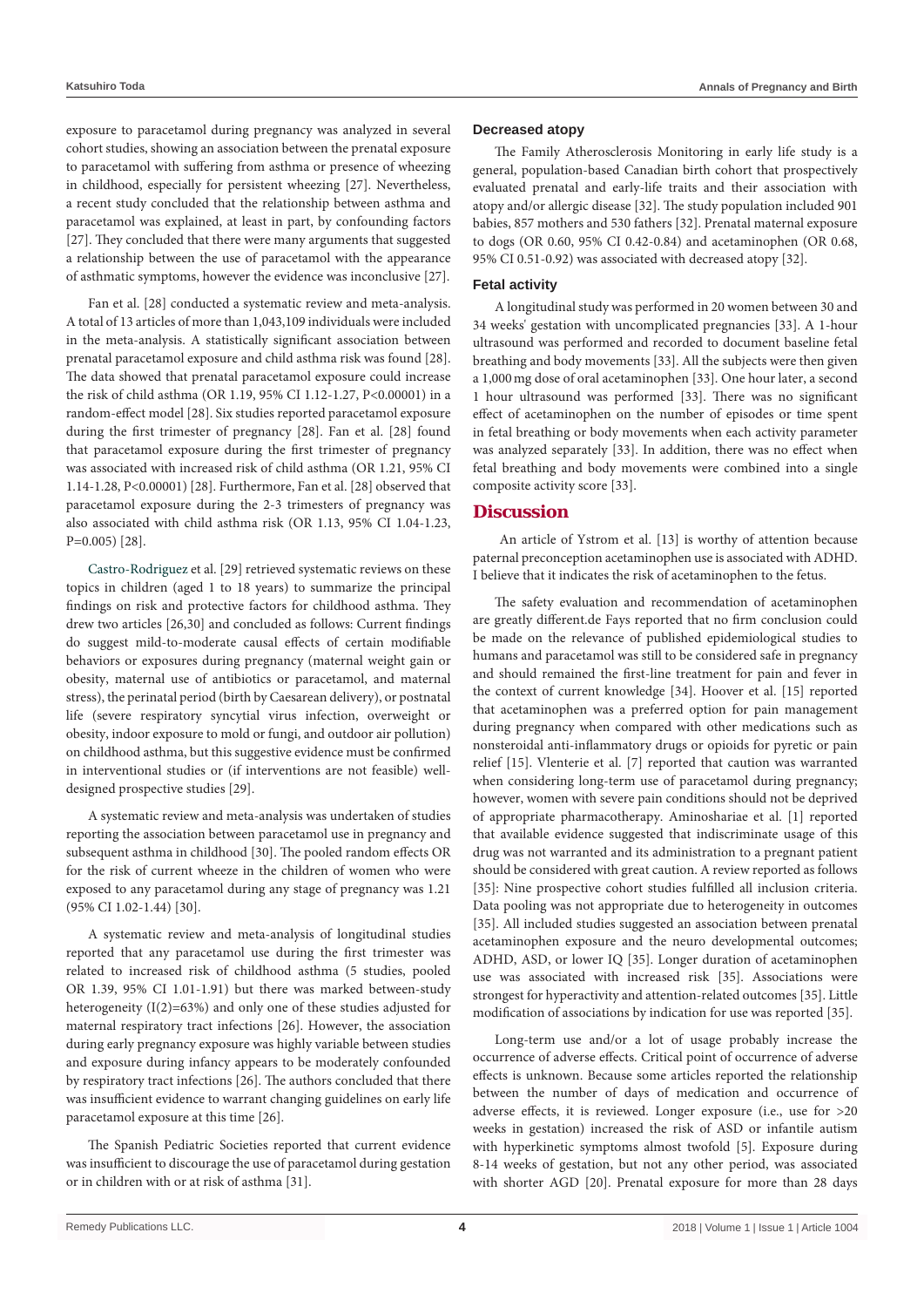had poorer gross motor development, externalizing behavior, internalizing behavior, and higher activity levels [4]. Short-term exposure (1-27 days) also had poorer gross motor outcomes, but the effects were smaller than with long-term use [4]. Long-term ( $\geq 28$ days) exposure was associated with communication problems and delayed motor milestone attainment [7]. Short-term exposure (<28 days) was not associated with increased risks [7]. Exposure for more than 20 days showed significant differences in DNA methylation compared to exposure for less than 20 days [12]. HR of ADHD for more than 29 days of maternal acetaminophen use was 2.20 [13]. Use for <8 days was negatively associated with ADHD [13]. Acetaminophen use for fever and infections for 22 to 28 days was associated with ADHD (HR 6.15, 95% CI 1.71-22.05) [13]. Shortterm (1-7 days) paternal preconception use was not negatively associated with ADHD; paternal use for 29 days or more and 8-28 day was associated with ADHD [13]. Based on these articles, exposure for 29 day or more is probably danger. However, we cannot assert that exposure for 28 day or less is safe. Bornehag et al. [17] reported that the a aOR for LD among girls whose mothers reported >6 (3,000 mg) *vs*. 0 acetaminophen tablets was 5.92 (95% CI 1.10-31.94). Daily dose or cumulative dose may affect the results. Acetaminophen should be used at the lowest effective dosage and for the shortest time.

At the present moment, any public organizations or academic associations have not declared the danger of acetaminophen in pregnancy. In 2013, the Spanish Pediatric Societies reported that current evidence was insufficient to discourage the use of paracetamol during gestation or in children with or at risk of asthma [31]. In 2015, the U.S. Food and Drug (FDA) announced it has reviewed possible risks of pain medicine use during pregnancy and stated: "Based on our evaluation of these studies, we believe that the weight of evidence is inconclusive regarding a possible connection between acetaminophen use in pregnancy and ADHD in children [36]." The FDA did not subsequently make a statement about safety (or danger) of acetaminophen in pregnancy. In 2017, the Society for Maternal-Fetal Medicine: Publications Committee made a statement about safety of acetaminophen in pregnancy [37]. I am afraid that the cited articles ([4,10], etc.) are only one part of articles which showed risks of acetaminophen in pregnancy. I sent a letter to the editor, however, it was rejected. In 2017, the letter to the editor was published as a review in Scandinavian Journal of Pain [38].

Many articles that showed the danger of acetaminophen in pregnancy was published after my article [38] were published. We cannot conduct a meta-analysis of different adverse effects such as CP, ADHD, ASD, asthma, and low IQ scores. Each article has poor power to show risks of acetaminophen, however, the integration of the articles that showed adverse effects of acetaminophen may have power to show them.

We should recognize that acetaminophen is danger in pregnancy. However, it does not mean the prohibition of the use of acetaminophen. Acetaminophen is the safest medicine as analgesics for nociceptive pain and antipyretics in childhood and pregnancy [38]. There is no alternative medication of acetaminophen. Acetaminophen should not be withheld from children or pregnant women for fears it might develop adverse effects. Fever and pain during pregnancy themselves are probably associated with adverse gestational outcomes. Evidence of acetaminophen risks is inconclusive. However, the warning is necessary about acetaminophen use in childhood and pregnancy. For example, few physicians recognize fibromyalgia and some pregnant women with fibromyalgia receive acetaminophen over a long period in Japan. Acetaminophen is not effective for non-nociceptive pain (neuropathic pain) such as fibromyalgia, but effective for nociceptive pain. Acetaminophen should be used at the lowest effective dosage and for the shortest time. We should recognize risks of acetaminophen. When we know the possible, rare but serious complications, we should use acetaminophen in pregnancy only when needed and no safer option for pain or fever relief is available. Health care providers should help inform the general lay public about this difficult dilemma.

To my knowledge, any obstetricians do not explain the adverse effects of acetaminophen to pregnant women and some pregnant women receive acetaminophen over a long period. In order to protect the fetus, I would like public organizations or academic associations to declare danger (or safety) of acetaminophen in pregnancy.

## **References**

- 1. [Aminoshariae A, Khan A. Acetaminophen: Old drug, new issues. J Endod.](https://www.ncbi.nlm.nih.gov/pubmed/25732401)  [2015;41\(5\):588-93.](https://www.ncbi.nlm.nih.gov/pubmed/25732401)
- 2. [Petersen TG, Liew Z, Andersen AN, Andersen GL, Andersen PK,](https://academic.oup.com/ije/article-abstract/47/1/121/4628152?redirectedFrom=fulltext)  [Martinussen T, et al. Use of paracetamol, ibuprofen or aspirin in pregnancy](https://academic.oup.com/ije/article-abstract/47/1/121/4628152?redirectedFrom=fulltext)  [and risk of cerebral palsy in the child. Int J Epidemiol. 2018;47\(1\):121-30.](https://academic.oup.com/ije/article-abstract/47/1/121/4628152?redirectedFrom=fulltext)
- 3. [Bauer AZ, Kriebel D. Prenatal and perinatal analgesic exposure and](https://www.ncbi.nlm.nih.gov/pubmed/23656698)  [autism: An ecological link. Environ Health. 2013;12\(1\):41.](https://www.ncbi.nlm.nih.gov/pubmed/23656698)
- 4. [Brandlistuen RE, Ystrom E, Nulman I, Koren G, Nordeng H. Prenatal](https://www.ncbi.nlm.nih.gov/pubmed/24163279)  [paracetamol exposure and child neurodevelopment: A sibling-controlled](https://www.ncbi.nlm.nih.gov/pubmed/24163279)  [cohort study. Int J Epidemiol. 2013;42\(6\):1702-13.](https://www.ncbi.nlm.nih.gov/pubmed/24163279)
- 5. [Liew Z, Ritz B, Virk J, Olsen J. Maternal use of acetaminophen during](https://www.ncbi.nlm.nih.gov/pubmed/26688372)  [pregnancy and risk of autism spectrum disorders in childhood: A Danish](https://www.ncbi.nlm.nih.gov/pubmed/26688372)  [national birth cohort study. Autism Res. 2016;9\(9\):951-8.](https://www.ncbi.nlm.nih.gov/pubmed/26688372)
- 6. [Avella-Garcia CB, Julvez J, Fortuny J, Rebordosa C, Garcia-Esteban R,](https://www.ncbi.nlm.nih.gov/pubmed/27353198)  [Galan IR, et al. Acetaminophen use in pregnancy and neurodevelopment:](https://www.ncbi.nlm.nih.gov/pubmed/27353198)  [Attention function and autism spectrum symptoms. Int J Epidemiol.](https://www.ncbi.nlm.nih.gov/pubmed/27353198)  [2016;45\(6\): 1987-96.](https://www.ncbi.nlm.nih.gov/pubmed/27353198)
- 7. [Vlenterie R, Wood ME, Brandlistuen RE, Roeleveld N, van Gelder MM,](https://www.ncbi.nlm.nih.gov/pubmed/27585674)  [Nordeng H. Neurodevelopmental problems at 18 months among children](https://www.ncbi.nlm.nih.gov/pubmed/27585674)  [exposed to paracetamol in utero: A propensity score matched cohort](https://www.ncbi.nlm.nih.gov/pubmed/27585674)  [study. Int J Epidemiol. 2016;45\(6\):1998-2008.](https://www.ncbi.nlm.nih.gov/pubmed/27585674)
- 8. [Ornoy A, Weinstein-Fudim L, Ergaz Z. Genetic syndromes, maternal](https://www.ncbi.nlm.nih.gov/pubmed/27458336)  [diseases and antenatal factors associated with Autism Spectrum Disorders](https://www.ncbi.nlm.nih.gov/pubmed/27458336)  [\(ASD\). Front Neurosci. 2016;10:316.](https://www.ncbi.nlm.nih.gov/pubmed/27458336)
- 9. [Andrade C. Use of acetaminophen \(paracetamol\) during pregnancy and](https://www.ncbi.nlm.nih.gov/pubmed/26930528)  [the risk of autism spectrum disorder in the offspring. J Clin Psychiatry.](https://www.ncbi.nlm.nih.gov/pubmed/26930528)  [2016;77\(2\):e152-4.](https://www.ncbi.nlm.nih.gov/pubmed/26930528)
- 10. [Liew Z, Ritz B, Rebordosa C, Lee PC, Olsen J. Acetaminophen use during](https://www.ncbi.nlm.nih.gov/pubmed/24566677)  [pregnancy, behavioral problems, and hyperkinetic disorders. JAMA](https://www.ncbi.nlm.nih.gov/pubmed/24566677)  [Pediatr. 2014;168\(4\):313-20.](https://www.ncbi.nlm.nih.gov/pubmed/24566677)
- 11. [Thompson JM, Waldie KE, Wall CR, Murphy R, Mitchell EA, ABC study](https://www.ncbi.nlm.nih.gov/pubmed/25251831)  [group. Associations between acetaminophen use during pregnancy and](https://www.ncbi.nlm.nih.gov/pubmed/25251831)  [ADHD symptoms measured at ages 7 and 11 years. PLoS One. 2014;9\(9\).](https://www.ncbi.nlm.nih.gov/pubmed/25251831)
- 12. [Gervin K, Nordeng H, Ystrom E, Reichborn-Kjennerud T, Lyle R. Long](https://clinicalepigeneticsjournal.biomedcentral.com/articles/10.1186/s13148-017-0376-9)[term prenatal exposure to paracetamol is associated with DNA methylation](https://clinicalepigeneticsjournal.biomedcentral.com/articles/10.1186/s13148-017-0376-9)  [differences in children diagnosed with ADHD. Clin Epigenetics. 2017;9:77.](https://clinicalepigeneticsjournal.biomedcentral.com/articles/10.1186/s13148-017-0376-9)
- 13. [Ystrom E, Gustavson K, Brandlistuen RE, Knudsen GP, Magnus P, Susser](https://www.ncbi.nlm.nih.gov/pubmed/29084830)  [E, et al. Prenatal exposure to acetaminophen and risk of ADHD. Pediatrics.](https://www.ncbi.nlm.nih.gov/pubmed/29084830)  [2017;140\(5\).](https://www.ncbi.nlm.nih.gov/pubmed/29084830)
- 14. [Andrade C. Use of acetaminophen \(paracetamol\) during pregnancy and](https://www.ncbi.nlm.nih.gov/pubmed/27046315)  [the risk of attention-deficit/hyperactivity disorder in the offspring. J Clin](https://www.ncbi.nlm.nih.gov/pubmed/27046315)  [Psychiatry. 2016;77\(3\):e312-4.](https://www.ncbi.nlm.nih.gov/pubmed/27046315)